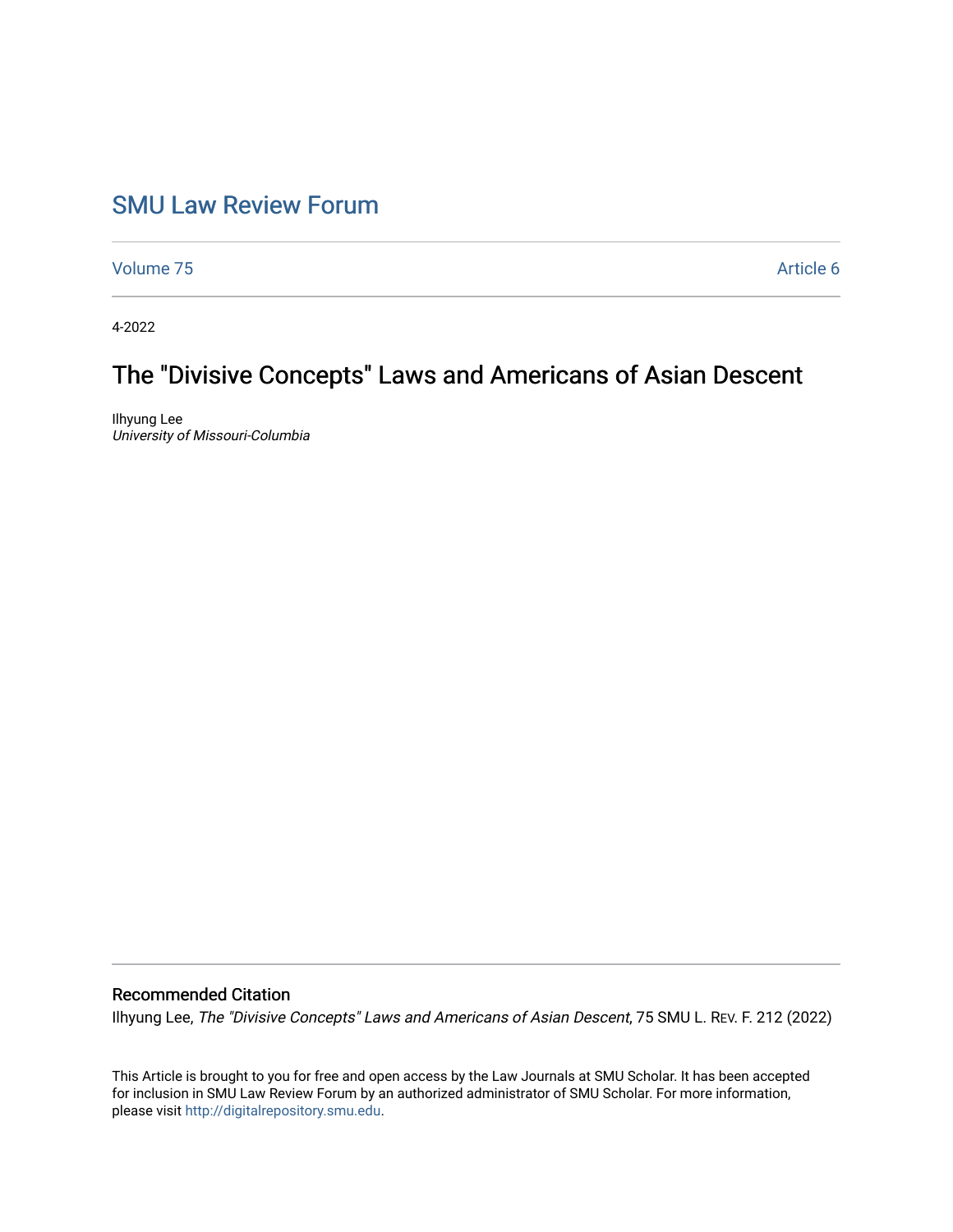# SMU Law Review Forum

Volume 75 **April 2022** 212-225

## THE "DIVISIVE CONCEPTS" LAWS AND AMERICANS OF ASIAN DESCENT

*Ilhyung Lee\**

*Sticks and stones May break my bones Oh but your words They really kill me.*<sup>1</sup>

#### <span id="page-1-0"></span>I. INTRODUCTION

In the past year, a number of states have enacted laws that prohibit public schools from teaching certain lessons about race.<sup>2</sup> The main target of these laws appears to be "critical race theory," once a theory advanced in legal academia that has now become a "catchall term" for discussions of race and racism.<sup>3</sup> The states mean business and seek to enforce their new or proposed laws by prohibiting state funding for teaching the banned content,<sup>4</sup> withholding funding to local educational agencies or schools in violation,<sup>5</sup> subjecting offending teachers to disciplinary action, $6$  and allowing those aggrieved to bring an action at law or equity.<sup>7</sup> More of these anti-critical race theory laws appear to be

5. *E.g.*, TENN. CODE ANN. § 49-6-1019(c) (2021).

<sup>\*</sup> Edward W. Hinton Professor of Law, University of Missouri. I thank John Barkai and R. Lawrence Dessem for their comments and suggestions on a previous version of this essay.

<sup>1.</sup> BABYSHAMBLES, *Sticks and Stones*, *on* DOWN IN ALBION (Rough Trade Records 2005).

<sup>2.</sup> *E.g.*, IDAHO CODE § 33-138 (2022); N.H. REV. STAT. ANN. § 193:40 (2021); N.D. CENT. CODE § 15.1-21-05.1 (2021).

<sup>3.</sup> Jennifer Schuessler, *Bans on Critical Race Theory Threaten Free Speech, Advocacy Group Says*, N.Y. TIMES, https://www.nytimes.com/2021/11/08/arts/critical-race-theory-bans.html [https://perma.cc/UFM7-YHEN] (Nov. 9, 2021).

<sup>4.</sup> *E.g.*, IDAHO CODE § 33-139 (2022); H.R. 4100, 124th Gen. Assemb., Reg. Sess. § 1, ¶ 1.105 (S.C. 2021) (General Appropriations Bill for FY 2021-2022).

<sup>6.</sup> *E.g.*, N.H. REV. STAT. ANN. § 193:40(IV) (2021). Under Virginia's bill, any individual who knowingly and intentionally violates the law would be "guilty of a Class 4 misdemeanor." H.D. 781, 2022 Gen. Assemb., Reg. Sess. (Va. 2022). West Virginia's bill states that "[a] teacher may be dismissed or not reemployed." S. 618, 85th Leg., Reg. Sess. (W. Va. 2021).

<sup>7.</sup> *E.g.*, N.H. REV. STAT. ANN. § 193:40(III) (2021). Pennsylvania's bill would grant standing and a private cause of action to "[a] resident of [the] Commonwealth." H.R. 1532, 2021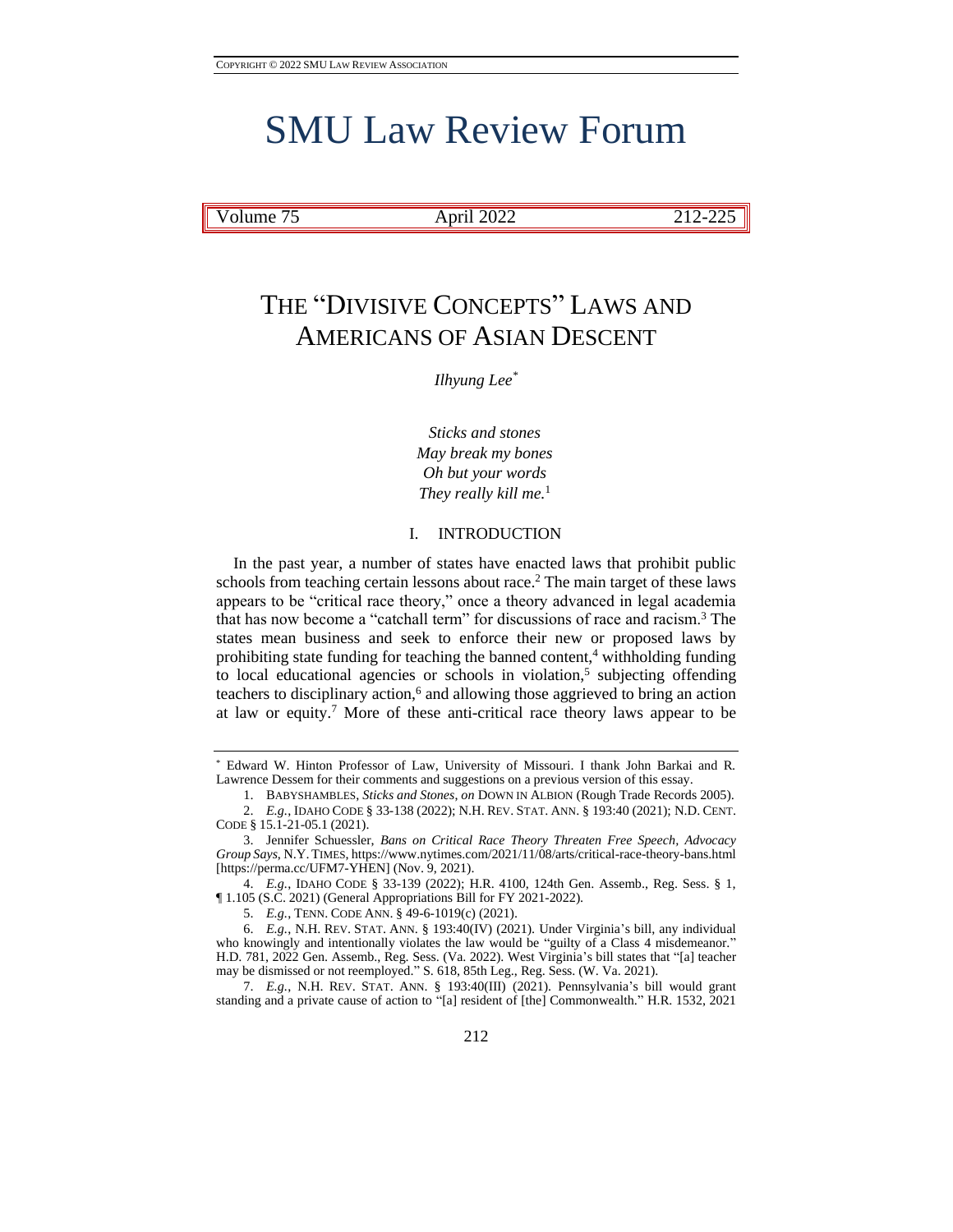<span id="page-2-0"></span>coming, as there are bills pending in more than a dozen states with provisions virtually identical to those in already-enacted statutes.<sup>8</sup> Commentators have expressed alarm,<sup>9</sup> describing the laws as "content- and viewpoint-based state censorship,"<sup>10</sup> an infringement "on the right of faculty to teach and of students to learn,"<sup>11</sup> and "an attack on democracy."<sup>12</sup>

A closer examination of these laws is in order. My own view is that some of the provisions in these laws are actually commendable, reflecting societal acknowledgment of the problem of racism and a commitment toward racial equality and justice. But about other provisions and their practical application, I raise several questions, concerns, and doubts. Examining the anti-critical race theory laws as a whole, I ask whether they might ultimately advance the muchmaligned theory's standing and legitimacy. With this background in place, I devote the rest of the discussion to the impact of these laws on Americans neither White nor Black, but of Asian descent. Questions arise in this setting too, making the new laws even more dubious. I also seize the opportunity to ask whether legislatures, while at work on education legislation, might consider including the Asian American experience in the school curriculum, especially given these divisive and polarizing times.

#### II. THE LAWS AND THEIR PROVISIONS

As a preliminary note, although most of the subject statutes address not only race but also sex,<sup>13</sup> race will be the focus of the discussion herein. I begin with what I see as the most virtuous of the laws' provisions and take passages from the recently enacted laws of Oklahoma, South Carolina, Tennessee, and Texas. These laws prohibit the teaching of the concepts, among several others, that "one

Gen. Assemb., Reg. Sess. § 7(1) (Pa. 2021).

<sup>8.</sup> *E.g.*, H.R. 8, 2022 Leg., Reg. Sess. (Ala. 2022); H.R. 564, 2021 Leg., Reg. Sess. (La. 2021); S. 460, 101st Leg., Reg. Sess. (Mich. 2021); H.R. 327, 134th Gen. Assemb., Reg. Sess. (Ohio 2021); H.R. 1532, 2021 Gen. Assemb., Reg. Sess. (Pa. 2021).

<sup>9.</sup> *See* JONATHAN FRIEDMAN & JAMES TAGER, PEN AM., EDUCATIONAL GAG ORDERS: LEGISLATIVE RESTRICTIONS ON THE FREEDOM TO READ, LEARN, AND TEACH (2022), https://pen.org/wp-content/uploads/2022/02/PEN\_EducationalGagOrders\_01-18-22-

compressed.pdf [https://perma.cc/33CV-U2AQ]; Am. Ass'n of Univ. Professors, Am. Hist. Ass'n, Ass'n of Am. Colls. & Univs. & PEN Am., *Joint Statement on Legislative Efforts to Restrict Education About Racism in American History*, AM. HIST. ASS'N (June 16, 2021), https://www.historians.org/divisive-concepts-statement [https://perma.cc/M79C-KK58]; Kmele Foster, David French, Jason Stanley & Thomas Chatterton Williams, *We Disagree on a Lot of Things. Except the Danger of Anti-Critical-Race-Theory Laws.*, N.Y. TIMES (July 5, 2021), https://www.nytimes.com/2021/07/05/opinion/we-disagree-on-a-lot-of-things-except-the-dangerof-anti-critical-race-theory-laws.html [https://perma.cc/L3EQ-PYJY].

<sup>10.</sup> FRIEDMAN & TAGER, *supra* not[e 9,](#page-2-0) at 7.

<sup>11.</sup> Am. Ass'n of Univ. Professors et al., *supra* not[e 9.](#page-2-0)

<sup>12.</sup> Jennifer Schuessler, *Scholarly Groups Condemn Laws Limiting Teaching on Race*, N.Y. TIMES (quoting Jonathan Friedman, Director of Free Expression and Education at PEN America), https://www.nytimes.com/2021/06/16/arts/critical-race-theory-scholars.html [https://perma.cc/BS6X-PRHK] (Nov. 8, 2021).

<sup>13.</sup> For example, New Hampshire's law adds more classifications: "[A]ge, sex, gender identity, sexual orientation, race, creed, color, marital status, familial status, mental or physical disability, religion or national origin." N.H. REV. STAT. ANN. § 193:40(I)(a) (2021).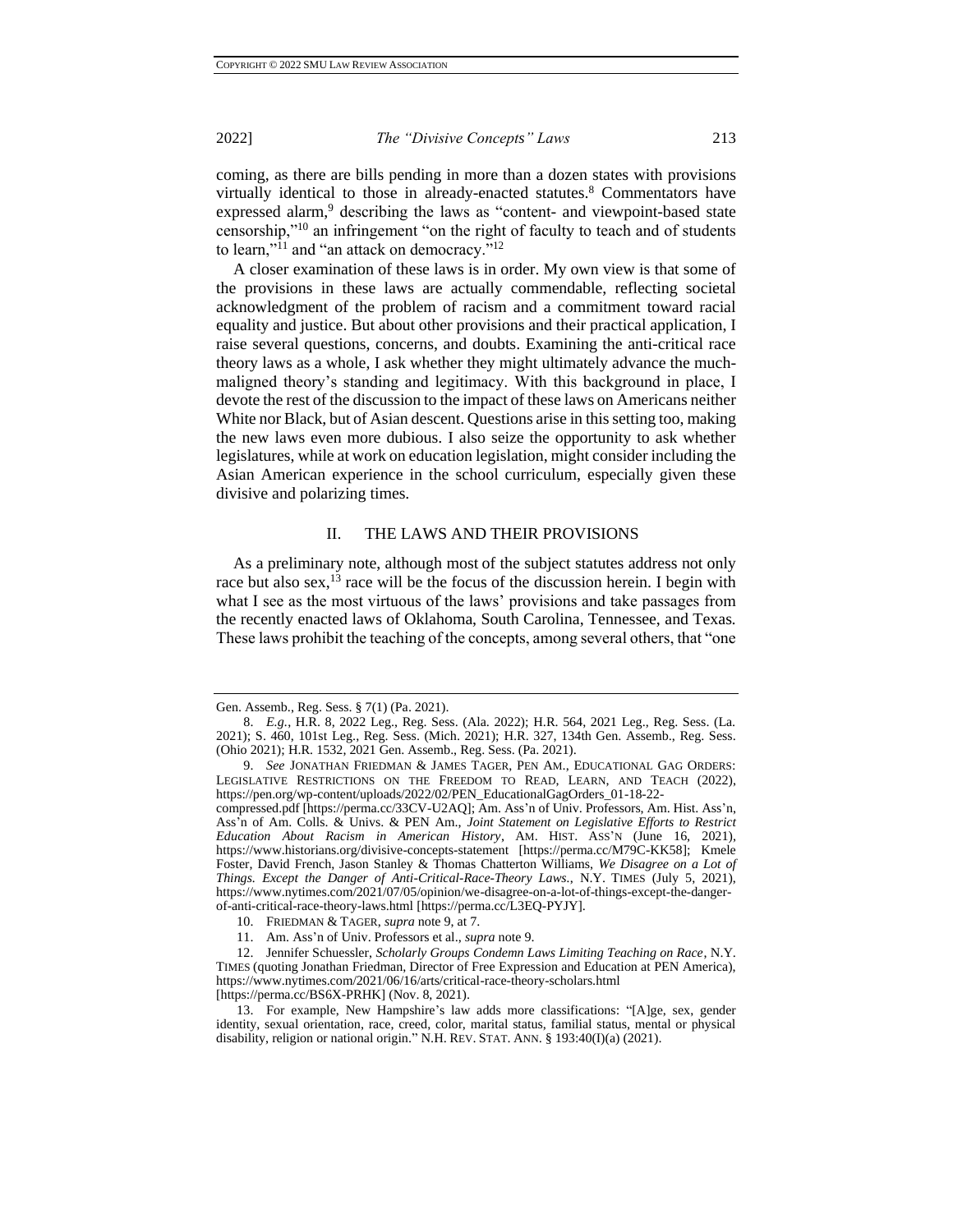<span id="page-3-0"></span>race  $\dots$  is inherently superior to another race"<sup>14</sup> and that "an individual should be discriminated against or receive adverse treatment solely or partly because of the individual's race."<sup>15</sup> Oklahoma's law adds to the list of the forbidden the concept that "members of one race . . . cannot and should not attempt to treat others without respect to race."<sup>16</sup> Initially, I note that *race* is not defined in these statutes; presumably, the term is clear to the drafters.<sup>17</sup> Regarding the substance of these provisions, no law will please everyone, and there are sure to be those who will oppose the above bans, rather endorsing racial superiority as well as discriminatory and disparate treatment based on race.<sup>18</sup> Other detractors may also condemn the above prohibitions as legislative cowering to political correctness. Nevertheless, these laws reflect the standards of the people and the will of the electorate. These formal mandates are long overdue in a multiracial society's continuing quest for racial harmony and tolerance.

Some of these provisions could go further and serve as a springboard for the next step. That is, if it is the province of the legislature to prohibit the teaching of such "divisive concepts" (as they have come to be known in pending legislation),<sup>19</sup> perhaps the legislature is also empowered to require affirmatively the teaching of nondivisive or "uniting" concepts, such as (with my proposed amendments to the current laws indicated by deletion and addition):

• "one no race . . . is inherently superior to another race; rather, one all races . . . is are inherently equal to each other superior to another

<sup>14.</sup> OKLA. STAT. tit. 70, § 24-157(B)(1)(a) (2021); *see* TENN. CODE § 49-6-1019 (2021); TEX. EDUC. CODE ANN. § 28.0022(a)(2021); H.R. 4100, 124th Gen. Assemb., Reg. Sess. § 1, ¶ 1.105(1) (S.C. 2021).

<sup>15.</sup> TEX. EDUC. CODE ANN. § 28.0022(a)(4)(A)(iii) (2021); *see* OKLA. STAT. tit. 70, § 24- 157(B)(1)(c) (2021); TENN. CODE ANN. § 49-6-1019(a)(3); H.R. 4100, 124th Gen. Assemb., Reg. Sess. § 1, ¶ 1.105 (S.C. 2021).

<sup>16.</sup> OKLA. STAT. tit. 70, § 24-157(B)(1)(d) (2021).

<sup>17.</sup> *Webster's* offers as one definition of race "a division of [hu]mankind possessing traits that are transmissible by descent and sufficient to characterize it as a distinct human type." *Race*, WEBSTER'S THIRD NEW INTERNATIONAL DICTIONARY OF THE ENGLISH LANGUAGE UNABRIDGED (1993). The U.S. Census Bureau notes that racial categories in its decennial questionnaire "generally reflect a social definition of race recognized in this country and not an attempt to define race biologically, anthropologically, or genetically." *About the Topic of Race*, U.S. CENSUS BUREAU, https://www.census.gov/topics/population/race/about.html [https://perma.cc/W46X-E7CW] (Mar. 1, 2022).

<sup>18.</sup> *See*, *e.g.*, Trip Gabriel, *Before Trump, Steve King Set the Agenda for the Wall and Anti-Immigrant Politics*, N.Y. TIMES (Jan. 10, 2019), https://www.nytimes.com/2019/01/10 /us/politics/steve-king-trump-immigration-wall.html [https://perma.cc/5NVA-8T4B]; Isaac Chotiner, *A Penn Law Professor Wants to Make America White Again*, NEW YORKER (Aug. 23, 2019), https://www.newyorker.com/news/q-and-a/a-penn-law-professor-wants-to-make-americawhite-again [https://perma.cc/R9H4-7VY6].

<sup>19.</sup> *E.g.*, H.R. 8, 2022 Leg., Reg. Sess. § 1(1) (Ala. 2022); H.R. 564, 2021 Leg., Reg. Sess. § 1 (La. 2021); H.R. 327, 134th Gen. Assemb., Reg. Sess. § 1 (Ohio 2021); H.R. 6070, 2021 Gen. Assemb., Jan. Sess. § 1 (R.I. 2021); H.D. 781, 2022 Gen. Assemb., Reg. Sess. (Va. 2022). The impetus for these laws, and much of the text, including the "divisive concepts" term, is seen in President Trump's executive order, which prohibited trainings in these concepts for federal contractors, federal agencies, and the military. Exec. Order No. 13,950, 85 Fed. Reg. 60,683, 60,685 (Sept. 22, 2020). President Biden revoked the order when he took office. Exec. Order No. 13,985, 86 Fed. Reg. 7,009, 7,012 (Jan. 20, 2021).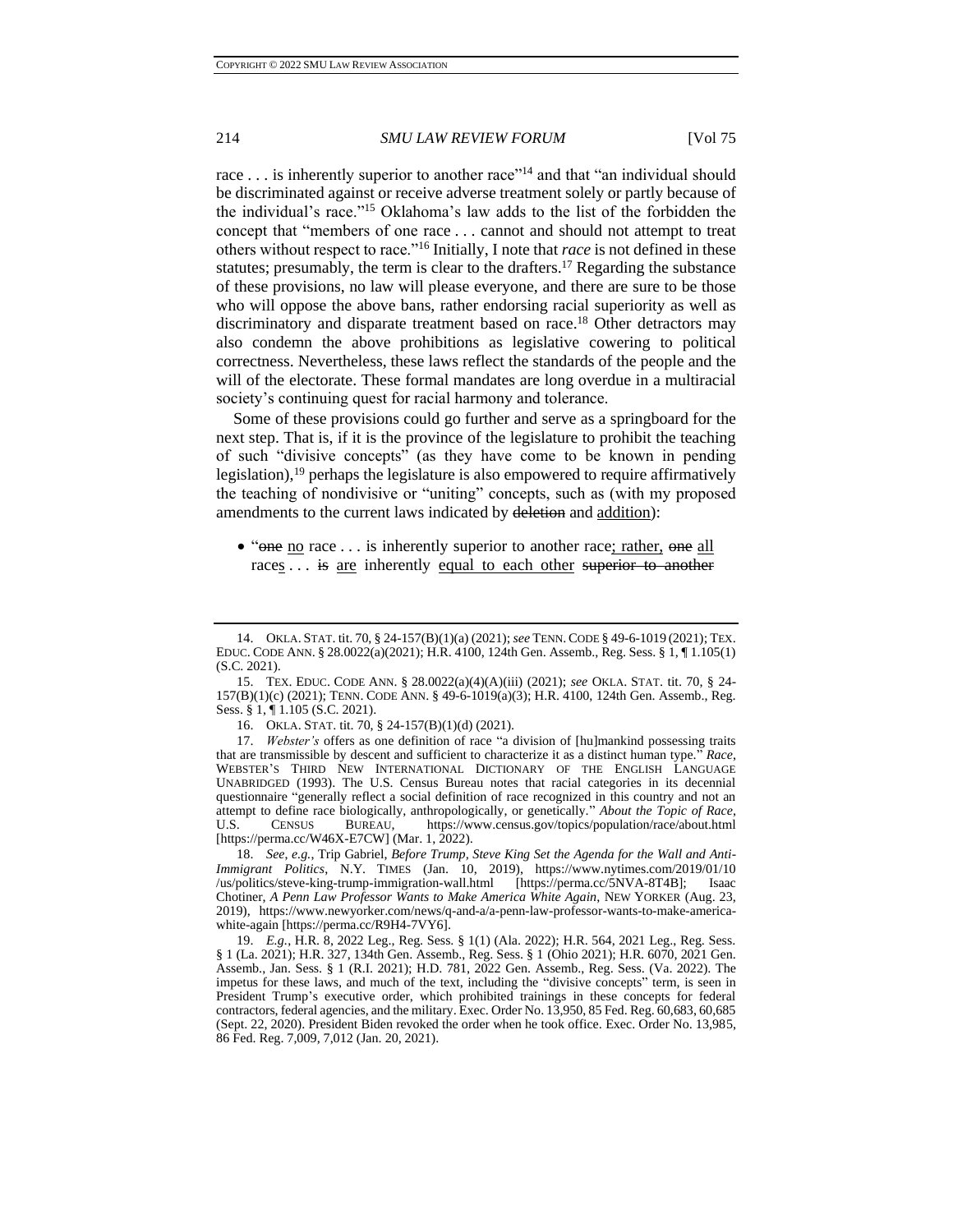- race":20
- "an individual should not be discriminated against or receive adverse treatment solely or partly because of the individual's race";<sup>21</sup> or
- "members of one race . . . cannot and should not attempt to treat others without respect to race."<sup>22</sup>

The prospect of such legislation must be tempered, however, with the declaration by some legislatures that "[p]roviding an education in a democracy is best done by teaching students *how* to think, rather than telling them *what* they should think."<sup>23</sup> It was this fear that prompted the anti-critical race theory laws in the first place.

Next, I turn to the more controversial provisions in the laws. The list of prohibited items continues and includes the concept that "an individual, by virtue of the individual's race . . . is inherently racist . . . or oppressive, whether consciously or unconsciously."<sup>24</sup> Just as *race* is undefined in these statutes, neither is there any elaboration of the *racist* phrasing, and perhaps none is needed, in that racism is a bad thing, and no one wishes to be called racist, not even white supremacists.<sup>25</sup> I will pause to ask whether by *racist*, the states would include the view that the Founding Fathers intended America to be a nation of Whites and that non-Whites should go back to where they came from, even those who were born stateside and have lived in America all their lives or those who lawfully received naturalized citizenship under U.S. law. One hopes. Is it also racist to express the view that educational units at all levels devote too much of already limited resources to diversity, equity, and inclusion efforts? Is it racist for a student to sit at a lunch table in the cafeteria only with other students of the same race (or only with students of a different race)?

Another prohibited concept is that "[a]n individual, by virtue of the individual's race . . . bears responsibility for actions committed in the past by other members of the same race."<sup>26</sup> Similarly, bills introduced in other states prohibit "race scapegoating," typically defined as "assigning fault, blame, or bias to a race . . .or to members of a race . . . because of their race."<sup>27</sup> Like the provision banning the teaching of the concept that one race is inherently racist,

23. S. 4166, 219th Leg., Reg. Sess. ¶ 1.b. (N.J. 2021) (emphasis added); Assemb. 6136, 219th Leg., Reg. Sess. ¶ 1.b. (N.J. 2021) (emphasis added).

26. TENN. CODE ANN. § 49-6-1019(a)(5) (2021); *see* TEX. EDUC. CODE ANN. § 28.0022(a)(4)(v) (2021).

27. IOWA CODE § 261H.8(1)(a) (2021). The term is defined identically in pending legislation. *E.g.*, H.R. 8, 2022 Leg., Reg. Sess. § 1(2) (Ala. 2022); H.R. 564, 2021 Leg., Reg. Sess. (La. 2021).

<sup>20.</sup> OKLA. STAT. tit. 70, § 24-157(B)(1)(a) (2021).

<sup>21.</sup> TEX. EDUC. CODE ANN. § 28.0022(a)(4)(iii) (2021).

<sup>22.</sup> OKLA. STAT. tit. 70, § 24-157(B)(1)(d) (2021).

<sup>24.</sup> *E.g.*, TEX. EDUC. CODE ANN. § 28.0022(a)(4)(ii) (2021).

<sup>25.</sup> Eric Deggans, *'Not Racist' Is Not Enough: Putting in the Work To Be Anti-Racist*, NPR (Aug. 25, 2020, 12:03 AM), https://www.npr.org/2020/08/24/905515398/not-racist-is-not-enoughputting-in-the-work-to-be-anti-racist [https://perma.cc/4GKS-XXDW]. *But see* ROBERT LOPEZ & JEFF MARX, *Everyone's a Little Bit Racist*, *on* AVENUE Q (RCA Records 2003) ("If we all could just admit That we are racist a little bit Even though we all know that it's wrong Maybe it would help us Get along!").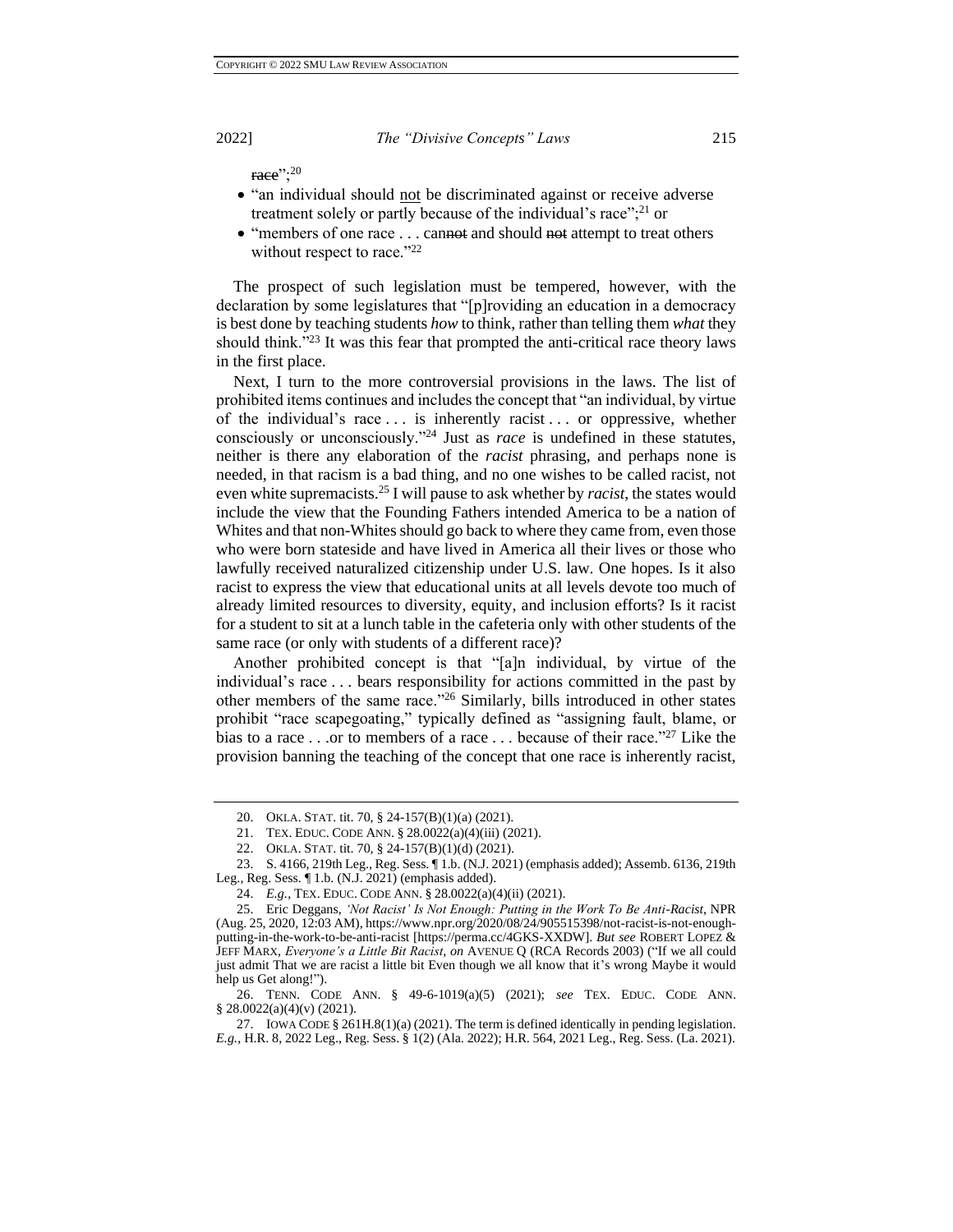<span id="page-5-0"></span>

one wonders if there is a school district in the country whose curriculum includes the teaching of race responsibility, fault, blame, or scapegoating,  $^{28}$  leaving such mandates in the new laws ineffectual. In urging Oklahoma's governor to veto the bill approved by the legislature, one public school superintendent noted that the law appears to be a "solution looking for a problem which does not exist."<sup>29</sup>

Yet another prohibited concept might be more worrisome to teachers and beyond their control. The new laws also prohibit teaching concepts that "any individual should feel discomfort, guilt, anguish or any other form of psychological distress on account of his or her race."<sup>30</sup> As one eighth-grade history teacher in Tulsa, Oklahoma, cautioned, "If a kid comes home and says they're uncomfortable, now you're breaking the law[.]"<sup>31</sup> One question is whether this clause contemplates a subjective or an objective standard. Is the discomfort in the eye of the racial beholder? Or should the feeling be reasonable? If the latter, does the statute contemplate a universal standard of reasonableness, or one that varies from race to race?

<span id="page-5-1"></span>In addition to bans on teaching race responsibility, fault, blame, and scapegoating, the laws also address "race stereotyping." Iowa's law defines "race . . . stereotyping" as "ascribing character traits, values, moral and ethical codes, privileges, status, or beliefs to a race . . . or to an individual because of the individual's race."<sup>32</sup> One wonders how this race stereotyping provision might apply to the works of Geert Hofstede and of Charles Hampden-Turner and Fons Trompenaars, which explore cultural differences between and among countries.<sup>33</sup> Even though their research and analysis focus on national societies rather than racial groups, some countries in their studies are predominantly of a single race. $34$  Would discussion of their findings be prohibited by the race stereotyping provisions of the new laws? The question is especially applicable in Ohio, where a bill in committee adds more classifications in its definition of race stereotyping: "ascribing character traits, values, moral and ethical codes, privileges, status, or beliefs to a *nationality*, color, ethnicity, race, . . . to an individual because of the individual's *nationality*, color, ethnicity, race."<sup>35</sup>

<sup>28.</sup> *See* Sarah Schwartz, *Four States Have Placed Legal Limits on How Teachers Can Discuss Race. More May Follow*, EDUC. WK. (May 17, 2021), https://www.edweek.org/policypolitics/four-states-have-placed-legal-limits-on-how-teachers-can-discuss-race-more-mayfollow/2021/05 [https://perma.cc/U2DY-LE6C].

<sup>29.</sup> Nuria Martinez-Keel, *OKC School Board Denounces Critical Race Theory Law*, OKLAHOMAN (May 11, 2021, 8:51 AM), https://www.oklahoman.com/story/news/education /2021/05/11/okc-school-board-denounces-house-bill-1775-nothing-short-racism-critical-racetheory/5032007001/ [https://perma.cc/L8S2-KPBV].

<sup>30.</sup> *E.g.*, OKLA. STAT. tit. 70, § 24-157(B)(1)(g) (2021).

<sup>31.</sup> Schwartz, *supra* not[e 28.](#page-5-0)

<sup>32.</sup> IOWA CODE § 261H.8(1)(b) (2021). Pending bills in other states offer the same definition, with variations in conjunctions and possessive pronouns. *E.g.*, H.R. 8, 2022 Leg., Reg. Sess. § 1(3) (Ala. 2022).

<sup>33.</sup> GEERT HOFSTEDE, GERT JAN HOFSTEDE & MICHAEL MINKOV, CULTURES AND ORGANIZATIONS: SOFTWARE OF THE MIND 4 (3d ed. 2010); FONS TROMPENAARS & CHARLES HAMPDEN-TURNER, RIDING THE WAVES OF CULTURE: UNDERSTANDING DIVERSITY IN GLOBAL BUSINESS 1 (4th ed. 2021).

<sup>34.</sup> *See*, *e.g.*, HOFSTEDE ET AL., *supra* not[e 33,](#page-5-1) at 36.

<sup>35.</sup> H.R. 327, 134th Gen. Assemb., Reg. Sess. § 1 (Ohio 2021) (emphasis added).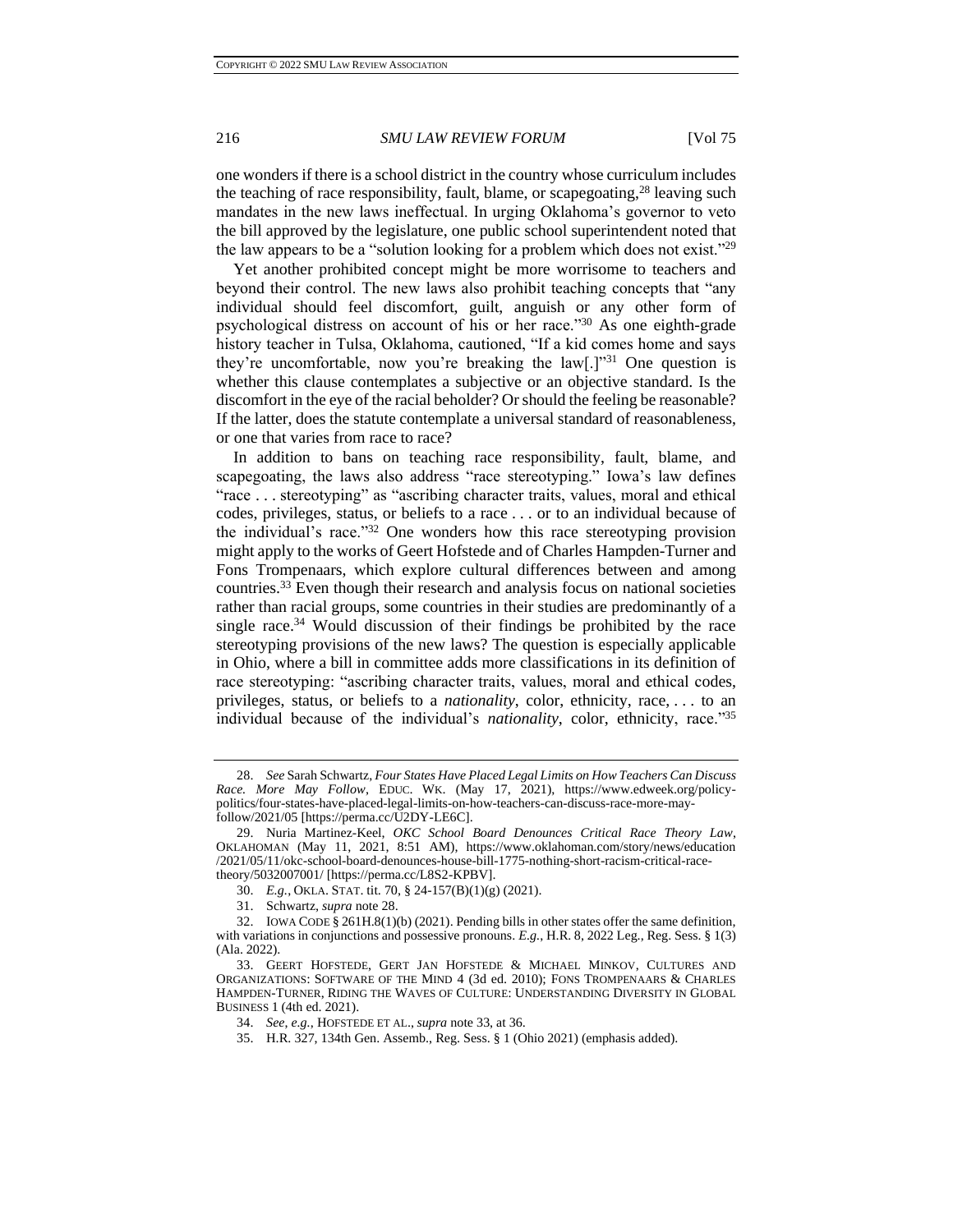Would the works of Hofstede and of Hampden-Turner and Trompenaars be added to the list of offending (banned) books?

Law is inexorably tied to politics.<sup>36</sup> Republican legislators pushed through the anti-critical race theory laws,  $37$  which became "a conservative rallying cry,  $38$  an "obsession."<sup>39</sup> These laws appear to reflect the growing fear of, and opposition to, what proponents fear is "indoctrination"<sup>40</sup> of our youth, that: their "state or the United States is fundamentally . . . racist";<sup>41</sup> Whites, by virtue of their race, are racist and should take responsibility for events ranging from slavery to police killings of unarmed Black persons; and Whites are generally guilty of white privilege.<sup>42</sup> Such indoctrinating instruction would bring them, again by virtue of their race, unwarranted bad feelings—discomfort or distress. Some states cautiously add that their laws do not prohibit the "*impartial* discussion of controversial aspects of history," the "*impartial* instruction on the historical oppression of a particular group of people based on race,"<sup>43</sup> or the teaching of the "divisive concepts in an *objective* manner."<sup>44</sup> But are these qualifiers and the

<span id="page-6-0"></span>

<sup>36.</sup> "The furor over the subject . . . is credited with contributing to last week's election victory by the Republican Glenn Youngkin, who promised at nearly every campaign stop to ban critical race theory on his first day in office as Virginia's governor." Schuessler, *supra* note [3.](#page-1-0) North Carolina's bill, H.R. 324, 2021 Gen. Assemb., Reg. Sess. (N.C. 2021), was approved in both houses along strict party lines. *See House Roll Call Vote Transcript for Roll Call #510*, N.C. GEN. ASSEMBLY, <https://www.ncleg.gov/Legislation/Votes/RollCallVoteTranscript/2021/H/510> [https://perma.cc/98CK-GTGC]; *Senate Roll Call Vote Transcript for Roll Call #423*, N.C. GEN. ASSEMBLY, https://www.ncleg.gov/Legislation/Votes/RollCallVoteTranscript/2021/S/423 [https://perma.cc/BN7L-N72D]. The governor vetoed it, stating, "[T]his bill pushes calculated, conspiracy-laden politics into public education." Governor Roy Cooper, *Governor Roy Cooper Objections and Veto Message*, STATE OF N.C. (Sept. 10, 2021), https://webservices.ncleg.gov/ViewBillDocument/2021/53068/0/H324-BD-NBC-9175 [https://perma.cc/ZN77-NPZ3].

<sup>37.</sup> Trip Gabriel & Dana Goldstein, *Disputing Racism's Reach, Republicans Rattle American Schools*, N.Y. TIMES, https://www.nytimes.com/2021/06/01/us/politics/critical-race-theory.html [https://perma.cc/V73T-HDKD] (Nov. 8, 2021); Schwartz, *supra* not[e 28.](#page-5-0)

<sup>38.</sup> Stephanie Saul, *How a School District Got Caught in Virginia's Political Maelstrom*, N.Y. TIMES (Nov. 14, 2021), https://www.nytimes.com/2021/11/14/us/loudoun-county-schoolboard-va.html [https://perma.cc/ZSC8-LFDK].

<sup>39.</sup> John Haltiwanger & Jake Lahut, *Critical Race Theory Is a Lucrative Obsession for Republicans Because the Party Is 'Offended by the Political Focus on Racism and Racial Justice'*, INSIDER (June 12, 2021, 8:14 AM), https://www.businessinsider.com/what-is-critical-race-theorywhy-is-gop-so-obsessed-2021-6 [https://perma.cc/YF4N-52UN]; Adam Harris, *The GOP's 'Critical Race Theory' Obsession*, ATLANTIC (May 7, 2021), https://www.theatlantic.com/politics/archive/2021/05/gops-critical-race-theory-fixationexplained/618828/ [https://perma.cc/4YGK-ES7U].

<sup>40.</sup> Catie Edmondson, *McConnell Attacks Biden Rule's Antiracism Focus, Calling It 'Divisive'*, N.Y. TIMES (quoting a letter from thirty-nine Republican Senators to Dr. Miguel Cardona, Secretary of Education), https://www.nytimes.com/2021/04/30/us/politics/mitchmcconnell-1619-project.html [https://perma.cc/L8YE-65X6] (Nov. 9, 2021); *see* Schuessler, *supra* note [3](#page-1-0) (quoting Florida Governor Ron DeSantis). Bills in some states refer to this indoctrination explicitly. H.R. 395, 130th Leg., 1st Reg. Sess. (Me. 2021); S. 4166, 219th Leg., Reg. Sess. ¶ 1.c. (N.J. 2021); Assemb. 6136, 219th Leg., Reg. Sess. ¶ 1.c. (N.J. 2021).

<sup>41.</sup> TENN. CODE ANN. § 49-6-1019(a)(8) (2021); *see* H.R. 8, 2022 Leg., Reg. Sess. § 1(1)a.2. (Ala. 2022).

<sup>42.</sup> *See* TENN. CODE ANN. § 49-6-1019(a)(2) (2021) (including as a prohibited concept that "[a]n individual, by virtue of the individual's race . . . is inherently privileged").

<sup>43.</sup> *Id.* § 49-6-1019(b)(2), (3).

<sup>44.</sup> H.R. 327, 134th Gen. Assemb., Reg. Sess. § 1 (Ohio 2021); *see* H.R. 8, 2022 Leg., Reg.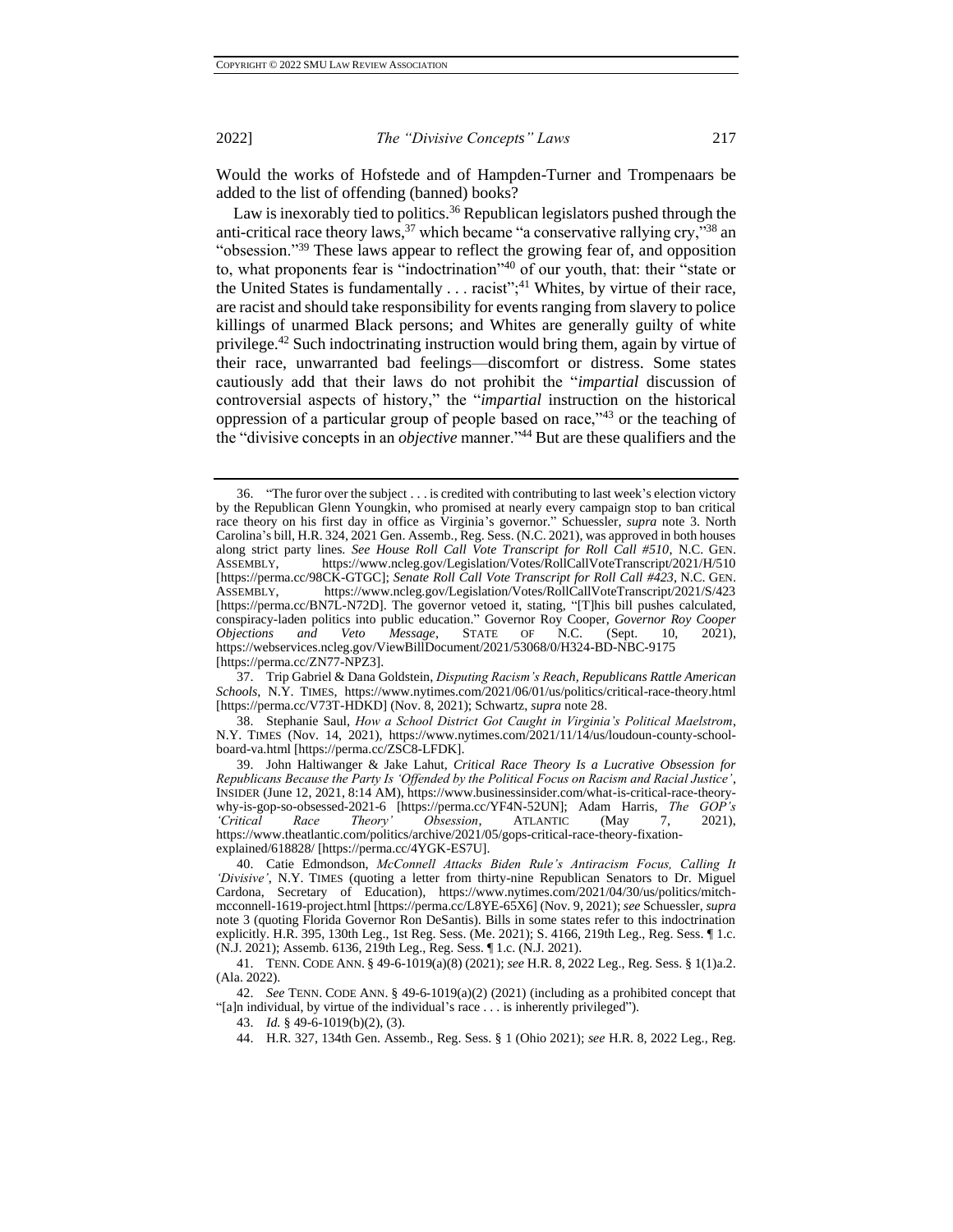boilerplate references to the First Amendment<sup>45</sup> enough, or might they clash with the laws' main prohibitions? For example, would inquisitive students in North Dakota be able to inquire what critical race theory is, and why they are prohibited from learning about it, given the state's law that "[a] school district or public school may not include instruction relating to critical race theory in any portion of the district's required curriculum . . . or any other curriculum offered by the district or school"?<sup>46</sup> Would students be permitted to challenge the definition of critical race theory as enacted by their legislatures, $47$  in comparison and contrast to the definition provided by *Black's Law Dictionary*? <sup>48</sup> Would students be permitted to write an essay arguing that American law includes examples of legal racism, some in the original text of the U.S. Constitution, $49$  as well as in decisions by the U.S. Supreme Court?<sup>50</sup> These questions regarding the provisions' application, which have also been noted in the media and commentary, $5\overline{1}$  highlight concerns about the laws' vagueness. An action challenging the Oklahoma law on this ground, among others, is pending.<sup>52</sup> In interpreting the legality of these anti-critical race theory laws, which affect the public education of youth, courts must decide whether these measures are "arbitrary or without reasonable relation to some purpose within the competency of the state to effect."<sup>53</sup>

<span id="page-7-0"></span>One wonders if attacking and banning critical race theory merely gives more attention to this once "arcane legal concept,"<sup>54</sup> and why laws are necessary to proscribe discussion of an academic *theory*. What actually is critical race theory, anyway? *Black's* defines it as:

47. *Id.* ("'[C]ritical race theory' means the theory that racism is not merely the product of learned individual bias or prejudice, but that racism is systemically embedded in American society and the American legal system to facilitate racial inequality."); S. 460, 101st Leg., Reg. Sess. (Mich. 2021) ("'Critical race theory' means anti-American and racist theories, reading guides, lesson plans, activities, guided discussions, and other resources that promote that the United States is a fundamentally racist nation, that the United States Constitution is a fundamentally racist document, and that certain races are fundamentally oppressive or oppressed."); S. 4166, 219th Leg., Reg. Sess. ¶ 2.a. (N.J. 2021) ("For purposes of this act, 'critical race theory' includes, but shall not be limited to, any of the following concepts: . . . (9) promoting or advocating the violent overthrow of the United States government."); Assemb. 6136, 219th Leg., Reg. Sess. ¶ 2.a. (N.J. 2021) (same).

48. *See infra* not[e 55](#page-8-0) and accompanying text.

49. U.S. CONST. art. I, § 2, cl. 3 (amended 1868); U.S. CONST. art. IV, § 2, cl. 3 (amended 1865).

50. *See, e.g.*, Korematsu v. United States, 323 U.S. 214, 217–18 (1944); Plessy v. Ferguson, 163 U.S. 537, 551–52 (1896).

52. Amended Complaint, Black Emergency Response Team v. O'Connor, No. 5:21-cv-1022- G (W.D. Okla. filed Nov. 9, 2021).

54. Schuessler, *supra* note [3.](#page-1-0)

Sess. § 3(b) (Ala. 2022); S. 618, 85th Leg., 1st Reg. Sess. (W. Va. 2021).

<sup>45.</sup> H.R. 564, 2021 Leg., Reg. Sess. § 1 (La. 2021); *see* IDAHO CODE § 33-138(1).

<sup>46.</sup> N.D. CENT. CODE § 15.1-21-05.1 (2021).

<sup>51.</sup> *See* Foster et al., *supra* note [9;](#page-2-0) Michael Powell, *In Texas, a Battle over What Can Be Taught, and What Books Can Be Read*, N.Y. TIMES, https://www.nytimes.com /2021/12/10/us/texas-critical-race-theory-ban-books.html [https://perma.cc/C2EM-MP5X] (Dec. 14, 2021); Schuessler, *supra* note [3](#page-1-0) (quoting Dean Erwin Chemerinsky, University of California, Berkeley School of Law).

<sup>53.</sup> Meyer v. Nebraska, 262 U.S. 390, 400 (1923). In *Meyer*, the Court reversed the conviction of a teacher who taught German to an underage student in violation of a Nebraska statute. *Id.* at 403.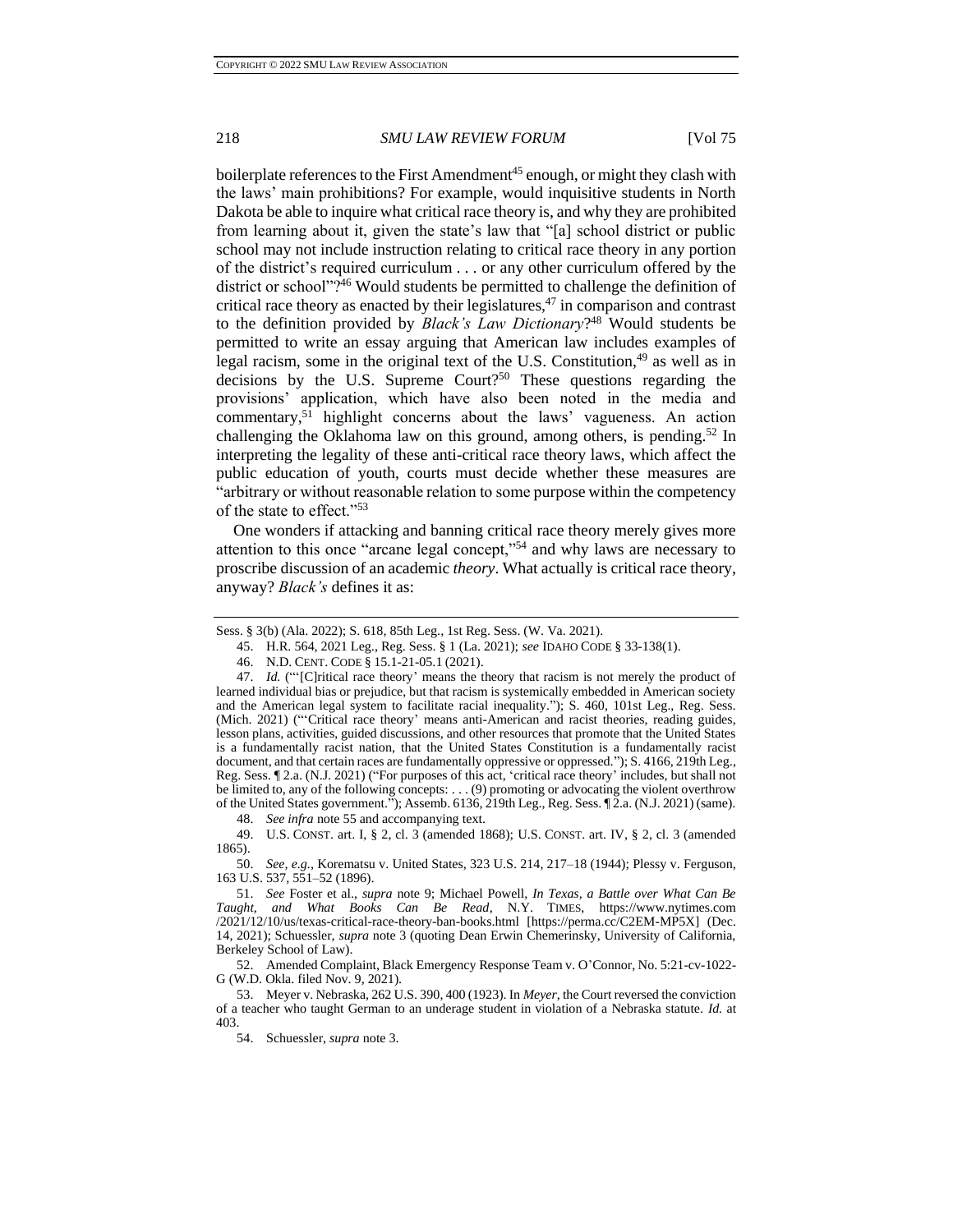A reform movement within the legal profession, particularly within academia, whose adherents believe that the legal system has disempowered racial minorities. ● Critical race theorists observe that even if the law is couched in neutral language, it cannot be neutral because those who fashioned it had their own subjective perspectives that, once enshrined in law, have disadvantaged minorities and even perpetuated racism.<sup>55</sup>

I ask whether proponents of the legislation banning the lessons of this theory, by title or effect, unwittingly played into the hands of critical race theorists. The recently enacted laws are indeed couched in race-neutral language, and some add assurances to allow impartial and objective teaching, sometimes set to egalitarian mood music.<sup>56</sup> Presumably, those who fashioned these laws were motivated by their own subjective perspectives and political ideologies. Critics of the anti-critical race theory laws have already denounced them as racist.<sup>57</sup> Thus, ironically, these enactments may be to the critical race theory movement the latest examples of law, presented under the guise of neutrality, that disadvantage minorities and perpetuate racism.<sup>58</sup>

With the anti-critical race theory laws on the books and the dust settled after divisive discourse on the subject, the laws' advocates may be left to deal with "the most unkindest cut of all,"<sup>59</sup> the charge that the laws were enacted to protect "white fragility."<sup>60</sup> "[T]he times they are a-changin'."<sup>61</sup> Perhaps teaching our youth that "[s]ticks and stones may break my bones, [b]ut names [e.g., *Racist*? *Responsible? Privileged?*] will never hurt me<sup>"62</sup> is a relic of a bygone era.

#### III. THE LAWS AND THEIR APPLICATION TO AMERICANS OF ASIAN DESCENT

As alluded to above, while the political motivation behind the anti-critical race theory laws might have been to shape instruction and discussion in schools relating to White–Black race relations, the text is composed in general antidiscrimination prose, referring to *race* generally and not identifying specific races. It is the neutral manner in which the statutes are presented that invites

<span id="page-8-1"></span><span id="page-8-0"></span>

<sup>55.</sup> *Critical race theory*, BLACK'S LAW DICTIONARY (11th ed. 2019) (emphasis added).

<sup>56.</sup> *See* H.R. 377, 66th Leg., 1st Reg. Sess. (Idaho 2021) ("An Act Relating to Dignity and Nondiscrimination"); H.R. 1532, 2021 Gen. Assemb., Reg. Sess. § 1 (Pa. 2021) ("This act shall be known and may be cited as the Teaching Racial and Universal Equality Act.").

<sup>57.</sup> *See* Austin Breasette, *Oklahoma City Public School Board of Education Sounds off on New Law Dictating How Race Is Taught in School*, KFOR (quoting school board members), https://kfor.com/news/local/oklahoma-city-public-school-board-of-education-sounds-off-on-newlaw-dictating-how-race-is-taught-in-school/ [https://perma.cc/8DCF-WB4X] (May 11, 2021, 6:46 AM).

<sup>58.</sup> *See* Rashawn Ray & Alexandra Gibbons, *Why Are States Banning Critical Race Theory?*, BROOKINGS (Nov. 2021), https://www.brookings.edu/blog/fixgov/2021/07/02/why-are-statesbanning-critical-race-theory/ [https://perma.cc/3YX5-8C5M].

<sup>59.</sup> WILLIAM SHAKESPEARE, JULIUS CAESAR act 3, sc. 2, l. 183.

<sup>60.</sup> Breasette, *supra* note [57.](#page-8-1)

<sup>61.</sup> BOB DYLAN, *The Times They Are A-Changin'*, *on* THE TIMES THEY ARE A-CHANGIN' (Columbia 1964).

<sup>62.</sup> MRS. GEORGE CUPPLES, TAPPY'S CHICKS: AND OTHER LINKS BETWEEN NATURE AND HUMAN NATURE 78 (London, Strahan & Co. 1872).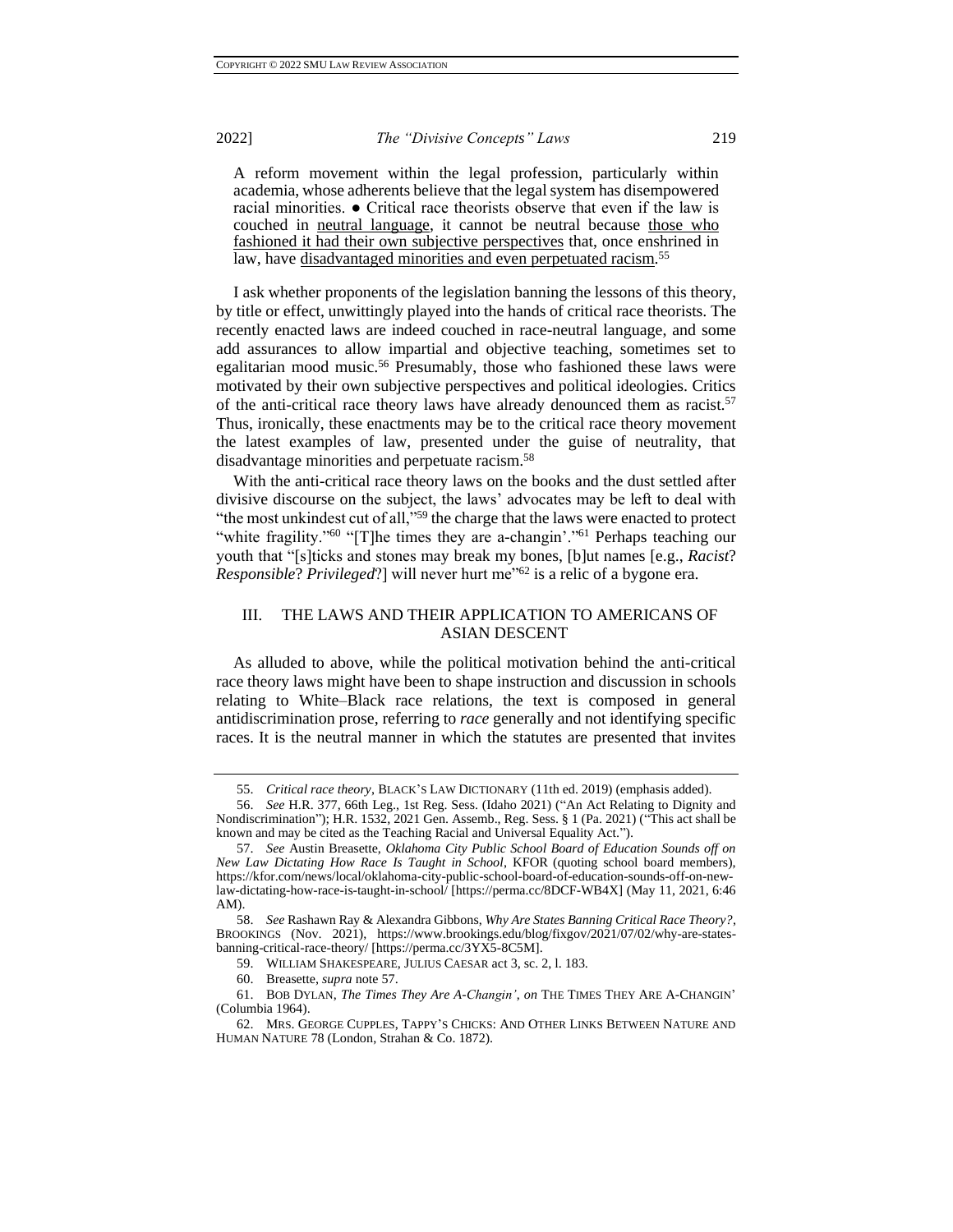discussion of their possible application to those Americans neither White nor Black, but of Asian descent. Per the laws' text, just as Whites of today should not be deemed responsible or blamed for slavery and segregation of yesteryear, nor should they be burdened with the same for the Chinese Exclusion Act (a law that specifically named a race of persons prohibited from immigrating to America),<sup>63</sup> the internment of American citizens of Japanese descent during World War II,<sup>64</sup> and the murder of Vincent Chin,<sup>65</sup> among others.<sup>66</sup>

<span id="page-9-0"></span>*Asian* is one of the five races that the U.S. Census Bureau recognizes for its decennial census.<sup>67</sup> "Native Hawaiian[] or Other Pacific Islander[]," which was previously coupled with Asian, is now a separate group.<sup>68</sup> The term *Asian American* has its origins "in the 1960s when members of the various Asian immigrant groups began to act politically together."<sup>69</sup> I resort to the Asian American designation as a convenient and common shorthand phrase to describe those in America of Asian descent, mindful that "Asian Americans as well as Native Hawaiians and other Pacific Islanders . . . are an extremely diverse group, with ethnicities from over 30 different countries."70

Asian Americans then, more as a coalition than a monolith,  $71$  may welcome those provisions of the laws that prohibit teachings that they be blamed, assessed fault, held responsible, or be scapegoats—by virtue of their race—for the Japanese attack on Pearl Harbor;<sup>72</sup> the tens of thousands of American casualties and the turbulent societal turmoil stateside as a result of the Vietnam War;<sup>73</sup> and

<sup>63.</sup> *See The Chinese Exclusion Act* (PBS television broadcast May 29, 2018). A preview and excerpts of this documentary are available at *The Chinese Exclusion Act*, PBS, https://www.pbs.org/wgbh/americanexperience/films/chinese-exclusion-act/#part01 (last visited Mar. 31, 2022). Note Justice Harlan's observation in his dissent in *Plessy v. Ferguson*: "There is a race so different from our own that we do not permit those belonging to it to become citizens of the United States. Persons belonging to it are, with few exceptions, absolutely excluded from our country. I allude to the Chinese race." 163 U.S. 537, 561 (1896) (Harlan, J., dissenting).

<sup>64.</sup> *See*, *e.g.*, ERIC L. MULLER, AMERICAN INQUISITION: THE HUNT FOR JAPANESE AMERICAN DISLOYALTY IN WORLD WAR II (2007); *Children of the Camps: The Documentary*, PBS, https://www.pbs.org/childofcamp/index.html [https://perma.cc/K5LH-394E].

<sup>65.</sup> Vincent Chin was the ultimate Asian scapegoat and paid the ultimate price. A Chinese American, Chin was beaten to death with a baseball bat by two Detroit autoworkers, one of whom apparently believed that he was Japanese: "[I]t's because of you little mother fuckers that we're out of work." United States v. Ebens, 800 F.2d 1422, 1427 (6th Cir. 1986). Both defendants pled guilty to manslaughter, and the trial judge sentenced each to three years' probation, a \$3,000 fine, and court costs. *See* Denny Chin & Kathy Hirata Chin, *Asian Americans and the Law*, 11 JUD. NOTICE 6, 21–22 (2016).

<sup>66.</sup> For an informative video discussion of various aspects of the "Asian American" experience, with irreverent comedic delivery and occasional profanities, see Last Week Tonight, *Asian Americans: Last Week Tonight with John Oliver (HBO)*, YOUTUBE (June 7, 2021), https://www.youtube.com/watch?v=29lXsOYBaow.

<sup>67.</sup> *About the Topic of Race*, *supra* note [17.](#page-3-0)

<sup>68.</sup> *See* 2021 N.Y. Sess. Laws ch. 745, § 1(a).

<sup>69.</sup> Cynthia Kwei Yung Lee, *Race and Self-Defense: Toward a Normative Conception of Reasonableness*, 81 MINN. L. REV. 367, 369 n.4 (1996) (citation omitted).

<sup>70.</sup> 2021 N.Y. Sess. Laws ch. 745, § 1(b) (requiring reporting of persons of Asian descent by their specific subgroups).

<sup>71.</sup> *See* Last Week Tonight, *supra* not[e 66,](#page-9-0) at 5:18.

<sup>72.</sup> *See* Frank L. Kluckhohn, *Japan Wars on U.S. and Britain; Makes Sudden Attack on Hawaii; Heavy Fighting at Sea Reported*, N.Y. TIMES, Dec. 8, 1941, at 1.

<sup>73.</sup> *See The Vietnam War: A Film by Ken Burns & Lynn Novick* (PBS television broadcast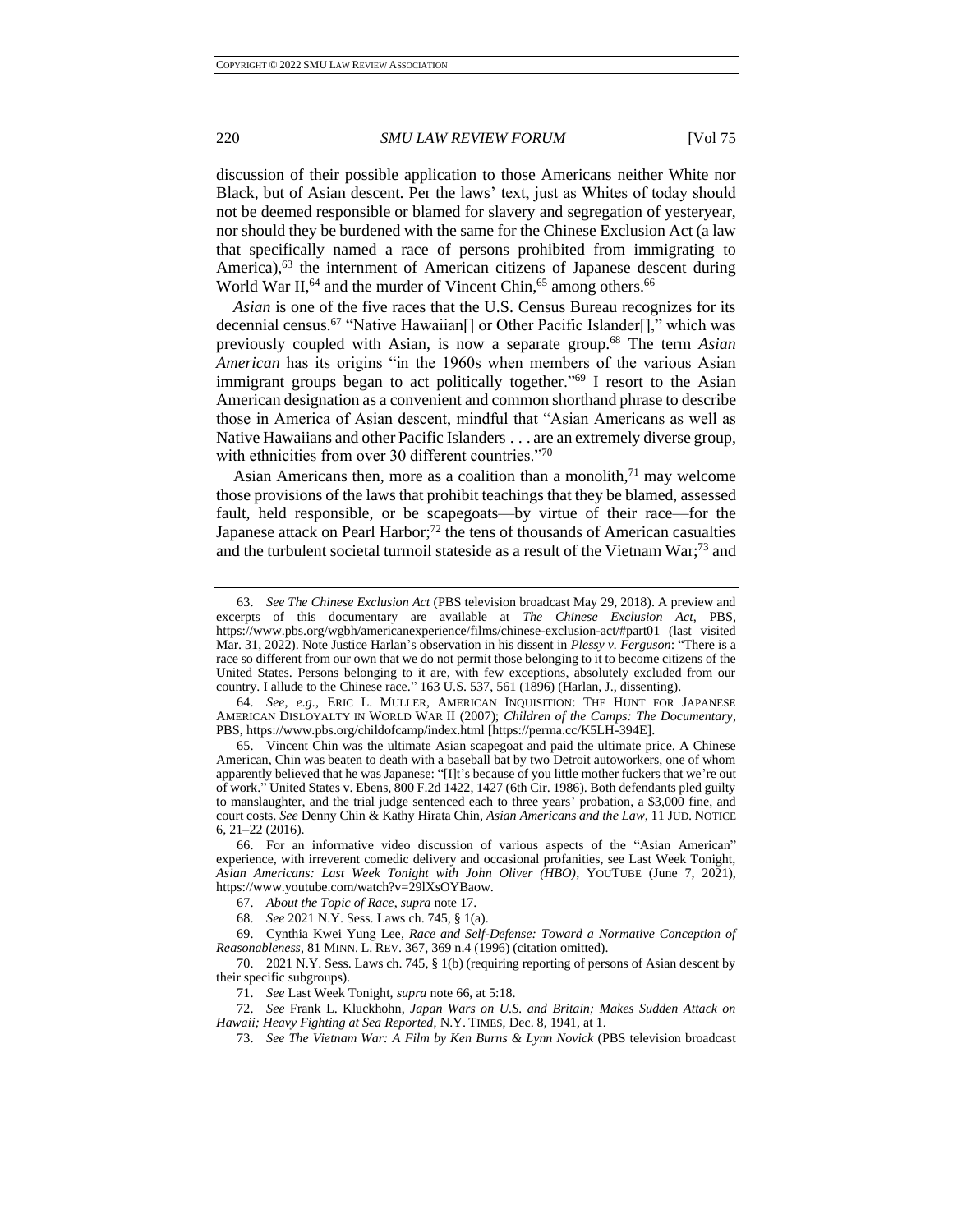most recently, the SARS-CoV-2 (Covid-19) virus.<sup>74</sup> Asian Americans may also welcome those provisions banning the teaching of Asian stereotyping, i.e., again, "ascribing character traits . . . to a race . . . or to an individual because of the individual's race."<sup>75</sup> Commonly ascribed traits of Asian Americans are that they are good at math,<sup>76</sup> "passive, compliant, and reserved,"<sup>77</sup> and "socially inept."<sup>78</sup>

Should Asian American activists then applaud the anti-critical race theory laws and urge their ready and equal application of the responsibility, scapegoating, and stereotyping provisions, as applied to Americans of Asian descent? Should they, for example, press state education departments to implement guidelines to restrict the teaching of Victory over Japan Day, the Vietnam War, or the Covid-19 pandemic, or to present these topics in the most "impartial," "objective," or narrow way, so that Asian American students do not feel discomfort or distress? Should they also urge guidelines, or FAQ entries, discouraging teachers during instruction hours from asking certain students: "Where are you from?," "Where are you *really* from?," or "Where are you from *originally*?," as these questions only reinforce the widely held perception of Asian Americans as "perpetual foreigner[s],"<sup>79</sup> which again would bring students discomfort or distress, due to their race?80

77. Rebecca K. Lee, *Implementing* Grutter*'s Diversity Rationale: Diversity and Empathy in Leadership*, 19 DUKE J. GENDER L. & POL'Y 133, 151 (2011).

78. Don Operario & Susan T. Fiske, *Racism Equals Power Plus Prejudice: A Social Psychological Equation for Racial Oppression*, *in* CONFRONTING RACISM: THE PROBLEM AND THE RESPONSE 33, 52 (Jennifer L. Eberhardt & Susan T. Fiske eds., 1998). Note how Asian American students as a group were characterized in their applications to Harvard, according to a study commissioned by the plaintiffs in an action challenging the university's admissions policies. Students for Fair Admissions, Inc. v. President & Fellows of Harvard Coll., 397 F. Supp. 3d 126 (D. Mass. 2019), *aff'd*, 980 F.3d 157 (1st Cir. 2020), *cert. granted*, 142 S. Ct. 895 (2022). Although they "scored higher than applicants of any other racial or ethnic group on admissions measures like test scores, grades and extracurricular activities," they were rated lower than others "on traits like 'positive personality,' likability, courage, kindness and being 'widely respected[.]'" Anemona Hartocollis, *Harvard Rated Asian-American Applicants Lower on Personality Traits, Suit Says*, N.Y. TIMES (June 15, 2018), https://www.nytimes.com/2018/06/15/us/harvard-asian-enrollmentapplicants.html [https://perma.cc/C8ZC-TG5E].

<sup>2017).</sup>

<sup>74.</sup> As reported by the World Health Organization: "The first human cases of COVID-19, the coronavirus disease caused by SARS-CoV-2, were first reported from Wuhan City, China, in December 2019." *Origin of SARS-CoV-2*, WHO (Mar. 26, 2020), https://apps. who.int/iris/bitstream/handle/10665/332197/WHO-2019-nCoV-FAQ-Virus\_origin-2020.1 eng.pdf [https://perma.cc/UK5Q-GKBW].

<sup>75.</sup> IOWA CODE § 261H.8(1)(b) (2021).

<sup>76.</sup> *See* Niral Shah, *"Asians Are Good at Math" Is Not a Compliment: STEM Success as a Threat to Personhood*, 89 HARV. EDUC. REV. 661, 661 (2019) ("Through this false narrative, Asian people are erroneously perceived to be inherently gifted in mathematics."). Then there is the NBC newscast in 1986 in which Tom Brokaw reported, "The academic achievement of Asian American students are so notable that in some colleges, students warn each other that if they end up in a class with a lot of Oriental faces, get out. The grading curve, they say, will go out of sight." Last Week Tonight, *supra* not[e 66,](#page-9-0) at 2:20.

<sup>79.</sup> *E.g.*, FRANK H. WU, YELLOW: RACE IN AMERICA BEYOND BLACK AND WHITE 79 (2002).

<sup>80.</sup> After all, students' addresses (including their birthplace) should already be available in school records. Idaho's law states: "Nothing in this section should be construed to prohibit the required collection or reporting of demographic data by public schools or public institutions of higher education." IDAHO CODE § 33-138(4) (2021).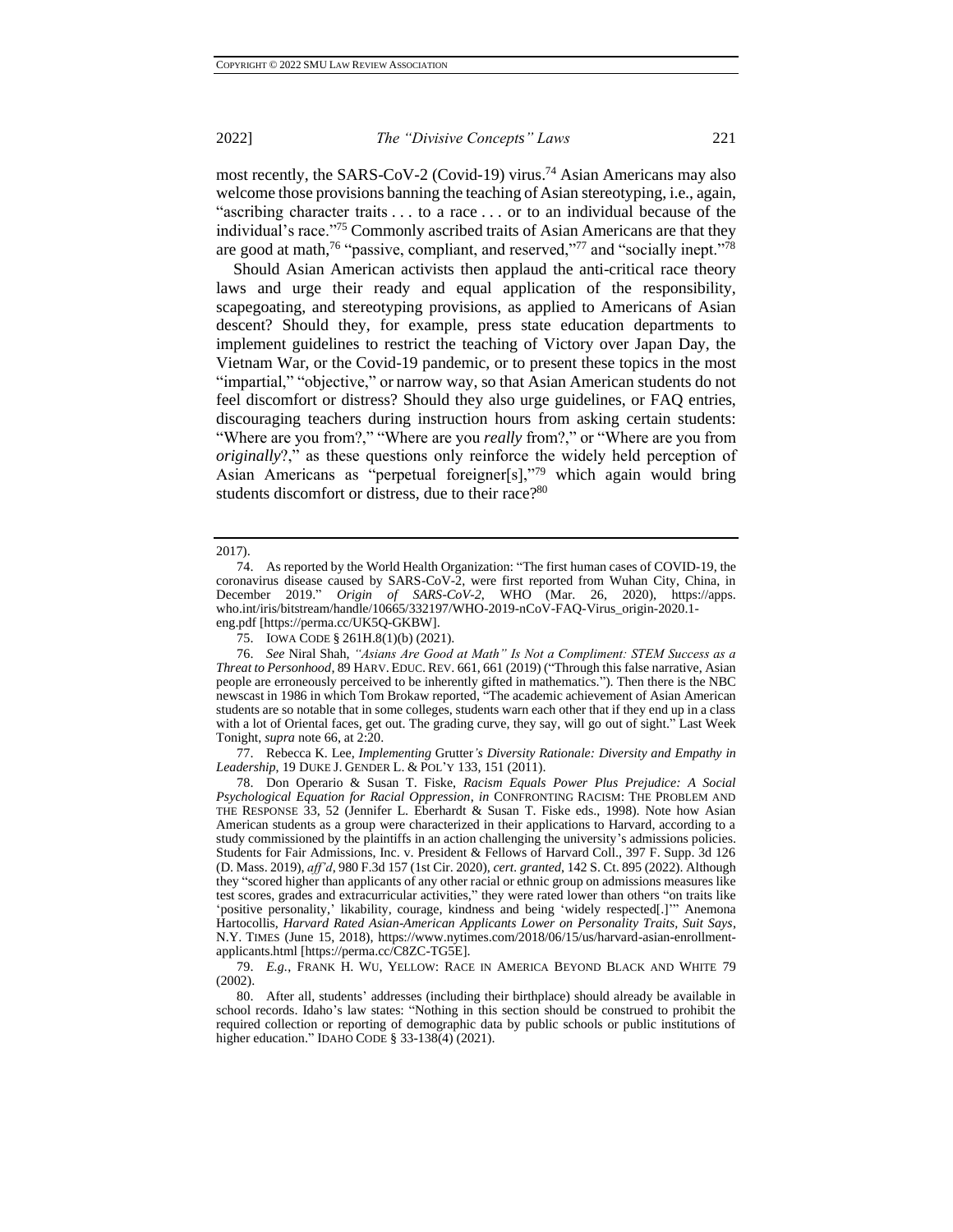I think such efforts would be unwise and pointless. It appears that many in America finish their K–12 school years with certain perceptions of Asian Americans, as discussed above, even without any formal education or reinforcement at school, and long before any statutory bans. Their perceptions may have been shaped by popular entertainment, social media, family, and a basic lack of facts. Ultimately, when it comes to educating America's youth about race, racism, and law, I think more, not less, discussion in schools is needed. Given the concerns of assessing race responsibility, blame, fault, or ascribing race traits or privilege, is it a better policy to prohibit affirmatively the teaching of such scapegoating and stereotyping—thereby allowing them to circulate as truth—or to address them openly and critically? $81$ 

Public schools are where students receive an education to become "wellinformed and discerning citizens."<sup>82</sup> Working toward a more informed American society then, if discussion of race and racism in schools will allow an introduction of those in the country of Asian ancestry, perhaps the instruction could include the following basic lessons:

- Some persons of Asian descent in America are relatively recent arrivals stateside; some of them may be in the country temporarily. Others were born in America and have lived their entire lives here, as did their parents and possibly their parents before them; they are United States citizens.
- Some Asian Americans earn far above the average income; others are at the poverty line. "Today, income inequality in the U.S. is greatest among Asians."<sup>83</sup>
- Asian Americans as a demographic include persons from a diverse number of countries of origin, with "[e]ach group ha[ving] its own national identity with accompanying differences in language, culture, ethnicity, religious beliefs, and socioeconomic conditions. In addition to the vast diversity among Asian groups, there are numerous subgroups within each national group."<sup>84</sup> Asian Americans "are often misrepresented as a homogeneous group."<sup>85</sup>
- Some Asian Americans' countries of origin are in tension with each

<sup>81.</sup> Would the anti-critical race theory laws permit the *discussion* of common racial stereotypes, for the purpose of asking whether they have merit or rejecting them? One tenth-grade teacher was terminated for this effort. Jane Harper, *Ex-Virginia Beach Teacher Fired for Racial Stereotypes Lesson Settles Lawsuit with School Board*, VIRGINIAN-PILOT (Dec. 13, 2021), https://www.pilotonline.com/news/education/vp-nw-teacher-settles-lawsuit-20211213 eupvt3lk7bhafbcjrtklwhoq5u-story.html. Special training would be required for this sensitive matter.

<sup>82.</sup> Foster et al., *supra* not[e 9.](#page-2-0)

<sup>83.</sup> Rakesh Kochhar & Anthony Cilluffo, *Income Inequality in the U.S. Is Rising Most Rapidly Among Asians*, PEW RSCH. CTR. (July 12, 2018), https://www.pewresearch.org/socialtrends/2018/07/12/income-inequality-in-the-u-s-is-rising-most-rapidly-among-asians/ [https://perma.cc/NFN3-JTP3].

<sup>84.</sup> K.G. Jan Pillai, *Affirmative Action: In Search of a National Policy*, 2 TEMP. POL. & C.R.L. REV. 1, 31 (1992).

<sup>85.</sup> 2021 N.Y. Sess. Laws ch. 745, § 1(b). Thus, use of the Asian American label can be "far too reductive and superficial." Last Week Tonight, *supra* not[e 66,](#page-9-0) at 5:42.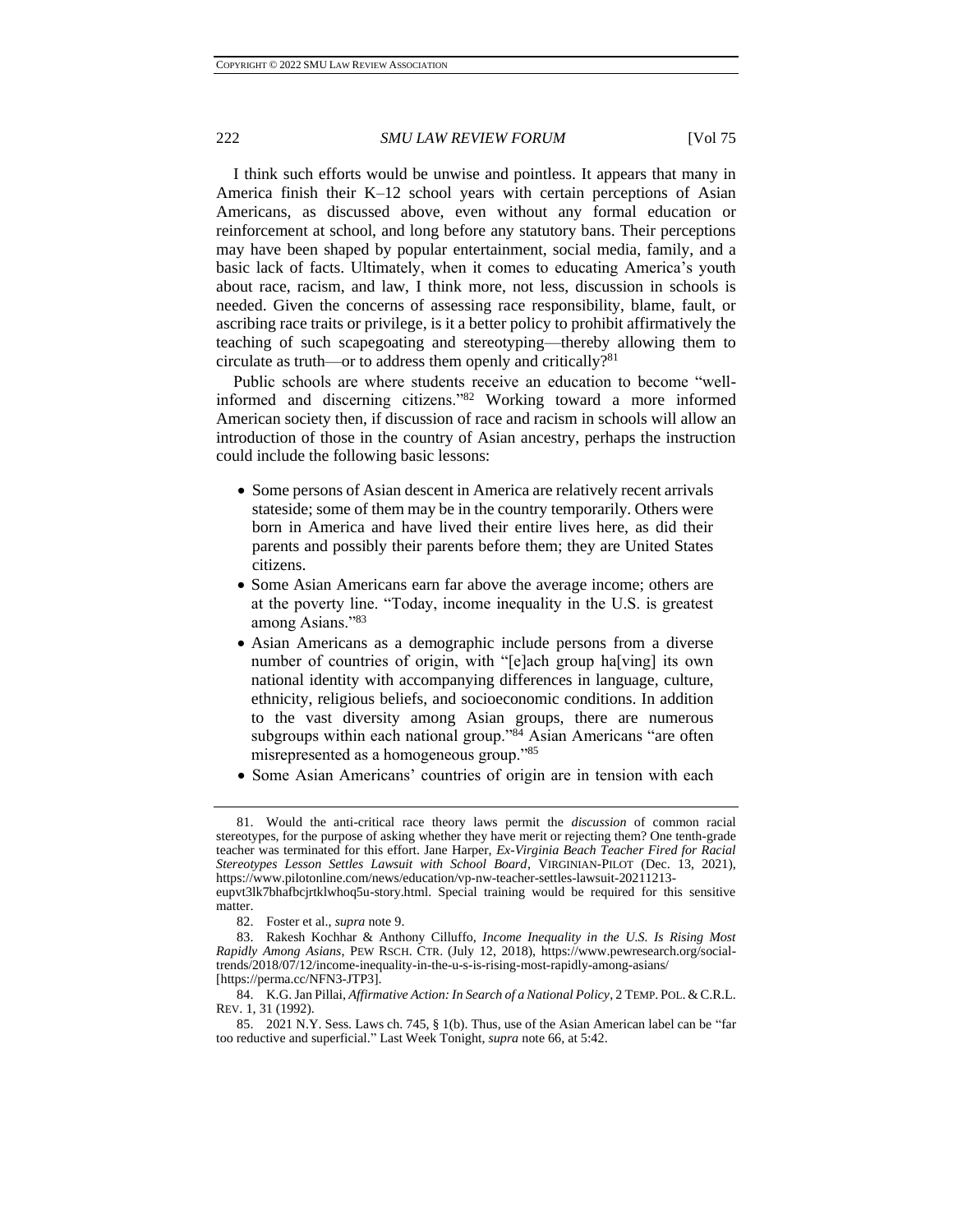<span id="page-12-0"></span>other,<sup>86</sup> and these tensions may continue stateside.

Further discussion may lead to the origins of the "model minority" characterization for Asian Americans and whether this is more myth and fallacy than complimentary,  $87$  and whether it is really true that Asian Americans—as indicated by the success of some, or merely by *virtue* of their *race*—do not suffer from discrimination. <sup>88</sup> A discussion in the earlier years of schooling could include whether the "slanted eyes" gesture is merely an accompaniment to a song<sup>89</sup> or a way of saying hello, and in more advanced instruction, whether the gesture should be legally protected expression under the First Amendment.<sup>90</sup> At all levels, students may consider whether it matters that this gesture causes discomfort, anguish, or distress to some.<sup>91</sup> Of all America's institutions, the education setting is best equipped to address these issues.

Given the general language of the subject laws, the applicable provisions would prohibit the teaching of the concept that students of Japanese descent bear responsibility or should be assessed fault or blame for the events of December 7, 1941, "a date which will live in infamy,"<sup>92</sup> presumably even if they are direct descendants of those who participated in the military attacks. Thus, I suppose the statutes will dissuade the wayward school district or the teacher gone rogue from teaching such a concept of Asian responsibility, blame, scapegoating, or stereotyping. In my view, the classroom is a proper setting for a discussion that students of Korean descent should not bear this burden either. Teachers may choose to lead a discussion on the predicament, or torment, of a student of *Korean* descent who is guiltily associated with the atrocities of the *Japanese* military—solely because of their common race—the same student whose grandparents recall painfully the years of brutal Japanese colonial rule of Korea,

<sup>86.</sup> *See* Choe Sang-Hun, *South Koreans Now Dislike China More Than They Dislike Japan*, N.Y. TIMES, https://www.nytimes.com/2021/08/20/world/asia/korea-china-election-youngvoters.html [https://perma.cc/Z8NV-K6AU] (Mar. 8, 2022).

<sup>87.</sup> *E.g.*, Robert S. Chang, *Toward an Asian American Legal Scholarship: Critical Race Theory, Post-Structuralism, and Narrative Space*, 81 CALIF. L. REV. 1241, 1260–65, 1275 (1993); Miranda Oshige McGowan & James Lindgren, *Testing the "Model Minority Myth"*, 100 NW. U.L. REV. 331, 335, 343, 373 (2006).

<sup>88.</sup> *See* Chang, *supra* note [87,](#page-12-0) at 1247 n.11; McGowan & Lindgren, *supra* note [87,](#page-12-0) at 359– 60.

<sup>89.</sup> Some children use this gesture while singing the "'Chinese, Japanese, dirty knees' ... playground chant in the United States used to mock children of Asian origin." *Chinese, Japanese, Dirty Knees*, WIKIPEDIA, https://en.wikipedia.org/wiki/Chinese,\_Japanese,\_dirty\_knees [https://perma.cc/5PGG-43AY] (Feb. 2, 2022).

<sup>90.</sup> For a discussion of whether this is protected speech for purposes of trademark registration under U.S. law, see Ilhyung Lee, Tam *Through the Lens of* Brunetti*: THE SLANTS, FUCT*, 69 EMORY L.J. ONLINE 2001 (2019), https://scholarlycommons.law.emory.edu/elj-online/1 [https://perma.cc/PZ7K-L2NF].

<sup>91.</sup> *See, e.g.*, Brahmjot Kaur, *Wisc. Fan Removed from Northwestern Game for Anti-Asian Gestures*, NBC NEWS (Jan. 21, 2022), https://www.nbcnews.com/news/asian-america/wisconsinfan-removed-northwestern-basketball-game-making-racist-gestu-rcna13083 [https://perma.cc/9SUG-LEZR].

<sup>92.</sup> Franklin D. Roosevelt*, "December 7, 1941—A Date Which Will Live in Infamy"—*

*Address to the Congress Asking That a State of War Be Declared Between the United States and Japan* (Dec. 8, 1941), *in* 1941 THE PUBLIC PAPERS AND ADDRESSES OF FRANKLIN D. ROOSEVELT 514 (Samuel I. Rosenman ed. 1950).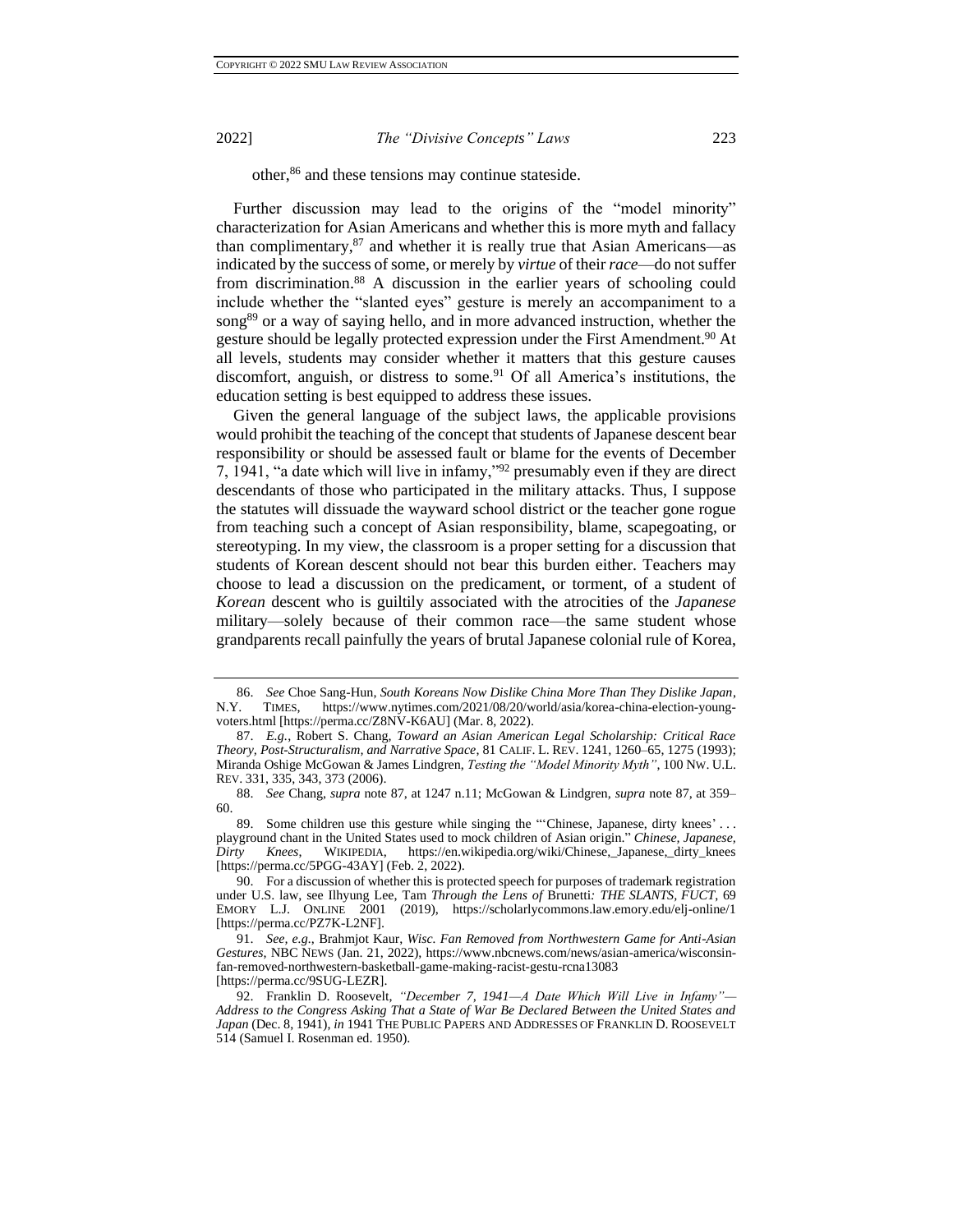which ended with Japan's surrender to the Allied powers at the close of the Second World War.<sup>93</sup> I would think that one purpose of education is to inform students of such distinctions and differences and their significance.<sup>94</sup> Even allowing the convenient label of *Asian Americans*, attributing the same foreign *Asian*-ness to both Koreans and Japanese by conflating the two (or for that matter, Chinese and Japanese, or South and North Koreans) seems to me an example of the very uninformed race hysteria that proponents of the anti-critical race theory laws so passionately condemn.

In all events, it is a most bitter irony to see the swift enactment of laws designed to satisfy the popular preoccupation with prohibiting the teaching of race blame, fault, or responsibility in schools at the very time when Asian Americans are being blamed for the Covid-19 pandemic.<sup>95</sup> Thus, while state legislatures are approving new laws to protect some Americans from *discomfort* due to their race, other Americans are reportedly being stabbed, lit on fire, shoved, spat on, and verbally attacked, because of *theirs*. 96

Alas there is hope. In July 2021, as the first wave of the anti-critical race theory laws were being enacted, Illinois became the first state in the Union to require in its public school curriculum a unit of instruction on Asian American history and contributions of Asian Americans in civil rights, beginning with the 2022–2023 academic year.<sup>97</sup> New Jersey became the second in January 2022.<sup>98</sup> As of this writing, Ohio is deliberating in committee both an anti-critical race theory bill (which includes the prohibited "divisive concepts")<sup>99</sup> as well as a bill mandating instruction in Asian American history,<sup>100</sup> a remarkable demonstration of the democratic process at work during politically divisive times.

<sup>93.</sup> *See* CARTER J. ECKERT, KI-BAIK LEE, YOUNG ICK LEW, MICHAEL ROBINSON & EDWARD W. WAGNER, KOREA OLD AND NEW: A HISTORY 317 (1990); ANDREW C. NAHM, INTRODUCTION TO KOREAN HISTORY AND CULTURE 177–78 (1993).

<sup>94.</sup> Likewise, there is a difference of significance between Ukraine and Russia.

<sup>95.</sup> *See, e.g.*, Alex Ellerbeck, *Over 30 Percent of Americans Have Witnessed COVID-19 Bias Against Asians, Poll Says*, NBC NEWS (Apr. 28, 2020), https://www.nbcnews.com/news/asianamerica/over-30-americans-have-witnessed-covid-19-bias-against-asians-n1193901 [https://perma.cc/PRB6-TJVQ].

<sup>96.</sup> Alexandra E. Petri & Daniel E. Slotnik, *Attacks on Asian-Americans in New York Stoke Fear, Anxiety and Anger*, N.Y. TIMES, https://www.nytimes.com/2021/02/26/nyregion/asian-hatecrimes-attacks-ny.html [https://perma.cc/7RPZ-C6Z4] (Oct. 15, 2021); *see* Anh Do, *Nearly a Third of Asians in San Gabriel Valley Report Experiencing Racism During the Pandemic,* L.A. TIMES (Jan. 13, 2022, 5:00 AM), https://www.latimes.com/california/story/2022-01-13/san-gabrielvalley-anti-asian-hate [https://perma.cc/XB45-2MK7].

<sup>97.</sup> 105 ILL. COMP. STAT. 5/27-20.8(a) (2022). In March 2021, the California State Board of Education approved a statewide "Ethnic Studies Model Curriculum" for its high schools, which includes coverage of four groups, including Asian Americans. *Ethnic Studies Model Curriculum*, CAL. DEP'T OF EDUC., https://www.cde.ca.gov/ci/cr/cf/esmc.asp [https://perma.cc/V5E5-CC8H] ("The Model Curriculum (preface)").

<sup>98.</sup> *See* N.J. STAT. § 18A:35-4.44(a) (2022). When the governor signed the bill into law, another bill that would prohibit instruction in "concepts related to critical race theory" was in committee. S. 4166, 219th Leg., Reg. Sess. ¶ 2.a. (N.J. 2021); Assemb. 6136, 219th Leg., Reg. Sess. ¶ 2.a. (N.J. 2021).

<sup>99.</sup> H.R. 327, 134th Gen. Assemb., Reg. Sess. § 1 (Ohio 2021).

<sup>100.</sup> S. 214, 134th Gen. Assemb., Reg. Sess. § 1 (Ohio 2021).